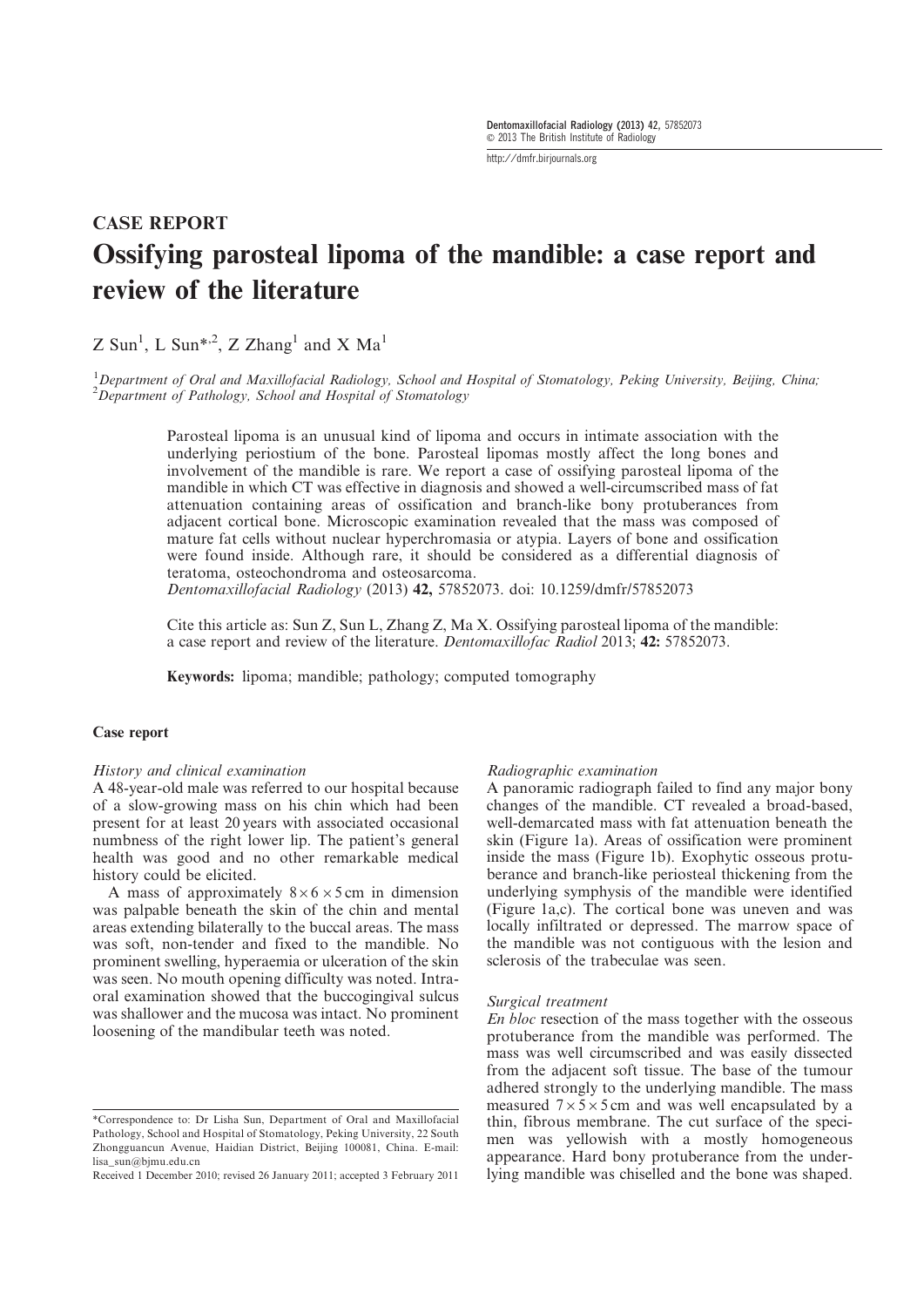

Figure 1 (a) Axial CT image (window level 50, window width 300) demonstrates a well-circumscribed lobular mass (white arrow) of fat attenuation (CT value of approximately –100 HU) with multiple fibrous septa, lying adjacent to the cortex of the mandible. Note that the outline of the cortex is uneven and undulating. Local branch-like protuberance of the cortical bone is seen (black arrow). (b) Sagittal view of soft tissue (window level 50, window width 300) shows the mass (white arrow) contained an irregular area of ossification (arrowhead). (c) The adjacent cortex (arrowhead) is thickened and the surface is coarse in the bony view (window level 250, window width 2000), and note the irregular ossification (white arrow) inside the tumour

#### Histological examination

Microscopically, the mass was mostly composed of mature adipocytes and scattered layers of mature bone foci were seen (Figure 2a). None of the major components showed any nuclear pleomorphism or immaturity (Figure 2b), thus the diagnosis of ossifying parosteal lipoma was confirmed.

### **Discussion**

Lipoma is a benign tumour composed mainly of mature adipose tissue.<sup>1</sup> Lipoma can be classified into superficial lipoma, deep lipoma, intramuscular or intermuscular lipoma, and osseous lipoma according to the classification of the World Health Organization in

2002.<sup>1</sup> Although lipomas represent by far the most common mesenchymal neoplasm, osseous lipomas are rare and mostly involve the femur, radius, humerus, tibia, fibula, clavicle and pelvis. $2-5$ 

Lipomas can occasionally have areas of abundant fibrous tissue, myxoid changes, cartilage or bone formation.<sup>1</sup> Osseous lipoma is unusual, accounting for approximately  $0.3\%$  of all kinds of lipoma.<sup>6</sup> Intraosseous, cortical or parosteal lipomas have been described based on their relation to the parent bones.<sup> $7-9$ </sup> To the best of our knowledge, this is the second case of parosteal lipoma of the mandible documented in English-language literature, with the other case reported by Steiner in 1981.<sup>10</sup>

The parosteal lipoma exhibits a contiguous relationship with the periosteum and usually demonstrates some form of attachment to the periosteum with



Figure 2 (a) Low-power view photomicrograph  $(x40)$  reveals that the tumour is composed of mature fat tissue with scattered layers of bone tissues (haematoxylin and eosin staining). (b) High-power view shows mature fat cells varying in celluar size and shape without nuclear hyperchromasia. Bone tissue can be seen with osteoblasts inside  $(\times 200)$